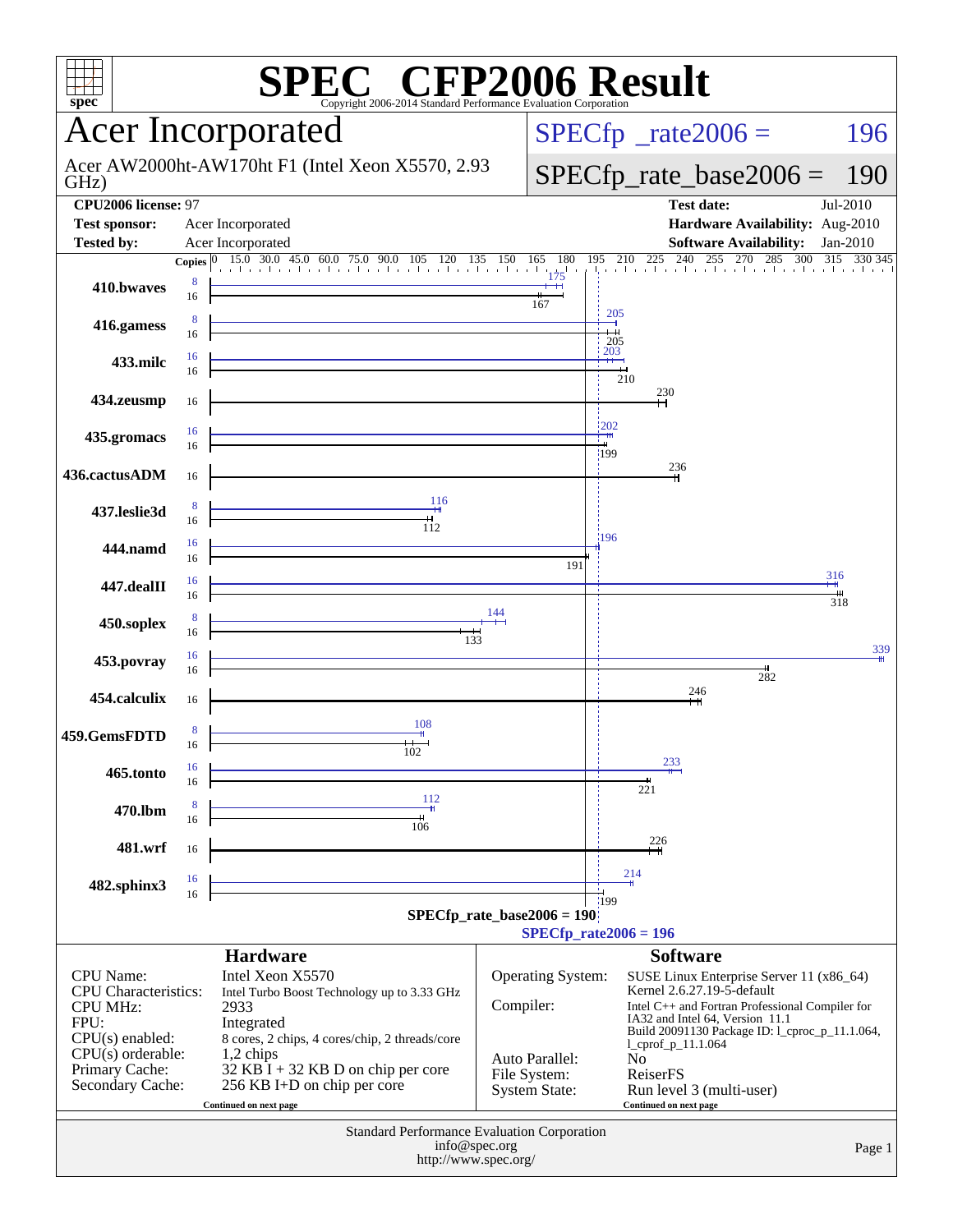

## Acer Incorporated

GHz) Acer AW2000ht-AW170ht F1 (Intel Xeon X5570, 2.93  $SPECTp_rate2006 = 196$ 

#### [SPECfp\\_rate\\_base2006 =](http://www.spec.org/auto/cpu2006/Docs/result-fields.html#SPECfpratebase2006) 190

| <b>CPU2006 license: 97</b>                                                 |                                                                                                                     |                                                            | $Jul-2010$<br><b>Test date:</b>             |
|----------------------------------------------------------------------------|---------------------------------------------------------------------------------------------------------------------|------------------------------------------------------------|---------------------------------------------|
| <b>Test sponsor:</b>                                                       | Acer Incorporated                                                                                                   | Hardware Availability: Aug-2010                            |                                             |
| <b>Tested by:</b>                                                          | Acer Incorporated                                                                                                   |                                                            | <b>Software Availability:</b><br>$Jan-2010$ |
| L3 Cache:<br>Other Cache:<br>Memory:<br>Disk Subsystem:<br>Other Hardware: | 8 MB I+D on chip per chip<br>None<br>24 GB (6 x 4 GB DDR3-1333 RDIMM, ECC)<br>1 x 1000 GB SATA II, 7200 RPM<br>None | <b>Base Pointers:</b><br>Peak Pointers:<br>Other Software: | 64-bit<br>$32/64$ -bit<br>None              |

**[Results Table](http://www.spec.org/auto/cpu2006/Docs/result-fields.html#ResultsTable)**

| Results Table    |               |                                                                                                          |            |                |       |                |                  |               |                |              |                |              |                |              |
|------------------|---------------|----------------------------------------------------------------------------------------------------------|------------|----------------|-------|----------------|------------------|---------------|----------------|--------------|----------------|--------------|----------------|--------------|
|                  | <b>Base</b>   |                                                                                                          |            |                |       | <b>Peak</b>    |                  |               |                |              |                |              |                |              |
| <b>Benchmark</b> | <b>Copies</b> | <b>Seconds</b>                                                                                           | Ratio      | <b>Seconds</b> | Ratio | <b>Seconds</b> | Ratio            | <b>Copies</b> | <b>Seconds</b> | <b>Ratio</b> | <b>Seconds</b> | <b>Ratio</b> | <b>Seconds</b> | <b>Ratio</b> |
| 410.bwayes       | 16            | 1221                                                                                                     | 178        | 1302           | 167   | 1310           | 166 <sup>I</sup> | 8             | 621            | 175          | 612            | 178          | 641            | 169          |
| 416.gamess       | 16            | 1530                                                                                                     | 205        | 1562           | 201   | 1517           | 207              | 8             | 765            | 205          | 765            | 205          | 764            | 205          |
| $433$ .milc      | 16            | 697                                                                                                      | 211        | 708            | 207   | 699            | <b>210</b>       | 16            | 703            | 209          | 724            | <b>203</b>   | 731            | 201          |
| 434.zeusmp       | 16            | 631                                                                                                      | 231        | 633            | 230   | 643            | 226              | 16            | 631            | 231          | 633            | 230          | 643            | 226          |
| 435.gromacs      | 16            | 571                                                                                                      | 200        | 574            | 199   | 574            | <b>199</b>       | 16            | 562            | 203          | 566            | 202          | 569            | 201          |
| 436.cactusADM    | 16            | 809                                                                                                      | 236        | 808            | 237   | 814            | 235              | 16            | 809            | 236          | 808            | 237          | 814            | 235          |
| 437.leslie3d     | 16            | 1344                                                                                                     | <u>112</u> | 1373           | 110   | 1338           | 112              | 8             | 645            | 117          | 662            | 114          | 650            | <u>116</u>   |
| 444.namd         | 16            | 675                                                                                                      | 190        | 672            | 191   | 671            | 191              | 16            | 658            | 195          | 653            | 196          | 654            | 196          |
| $447$ .dealII    | 16            | 573                                                                                                      | 319        | 575            | 318   | 577            | 317              | 16            | 587            | 312          | 577            | 317          | 579            | 316          |
| $450$ .soplex    | 16            | 1057                                                                                                     | 126        | 1003           | 133   | 978            | 136              | 8             | 486            | 137          | 462            | 144          | 447            | 149          |
| 453.povray       | 16            | 304                                                                                                      | 280        | 302            | 282   | 302            | <b>282</b>       | 16            | 250            | 340          | 251            | 339          | 252            | 338          |
| 454.calculix     | 16            | 544                                                                                                      | 243        | 536            | 246   | 532            | 248              | 16            | 544            | 243          | 536            | 246          | 532            | 248          |
| 459.GemsFDTD     | 16            | 1542                                                                                                     | 110        | 1724           | 98.4  | 1661           | 102              | 8             | 787            | 108          | 796            | 107          | 790            | <b>108</b>   |
| 465.tonto        | 16            | 708                                                                                                      | 222        | 713            | 221   | 714            | 221              | 16            | 675            | 233          | 678            | 232          | 662            | 238          |
| 470.1bm          | 16            | 2071                                                                                                     | 106        | 2074           | 106   | 2040           | 108              | 8             | 984            | 112          | 985            | 112          | 974            | 113          |
| 481.wrf          | 16            | 783                                                                                                      | 228        | 806            | 222   | 789            | 226              | 16            | 783            | 228          | 806            | 222          | 789            | 226          |
| 482.sphinx3      | 16            | 1571                                                                                                     | 198        | 1569           | 199   | 1570           | 199              | 16            | 1470           | 212          | 1460           | 214          | 1461           | 214          |
|                  |               | Results appear in the order in which they were run. Bold underlined text indicates a median measurement. |            |                |       |                |                  |               |                |              |                |              |                |              |

#### **[Submit Notes](http://www.spec.org/auto/cpu2006/Docs/result-fields.html#SubmitNotes)**

The config file option 'submit' was used. numactl was used to bind copies to the cores

#### **[Operating System Notes](http://www.spec.org/auto/cpu2006/Docs/result-fields.html#OperatingSystemNotes)**

'ulimit -s unlimited' was used to set the stack size to unlimited prior to run

#### **[General Notes](http://www.spec.org/auto/cpu2006/Docs/result-fields.html#GeneralNotes)**

Binaries were compiled on SLES 10 with Binutils 2.18.50.0.7.20080502

 The Acer AW2000h-AW170h F1, Gateway GW2000h-GW170h F1, Acer AW2000ht-AW170ht F1 and Gateway GW2000ht-GW170ht F1 are electronically equivalent.

Continued on next page

Standard Performance Evaluation Corporation [info@spec.org](mailto:info@spec.org) <http://www.spec.org/>

Page 2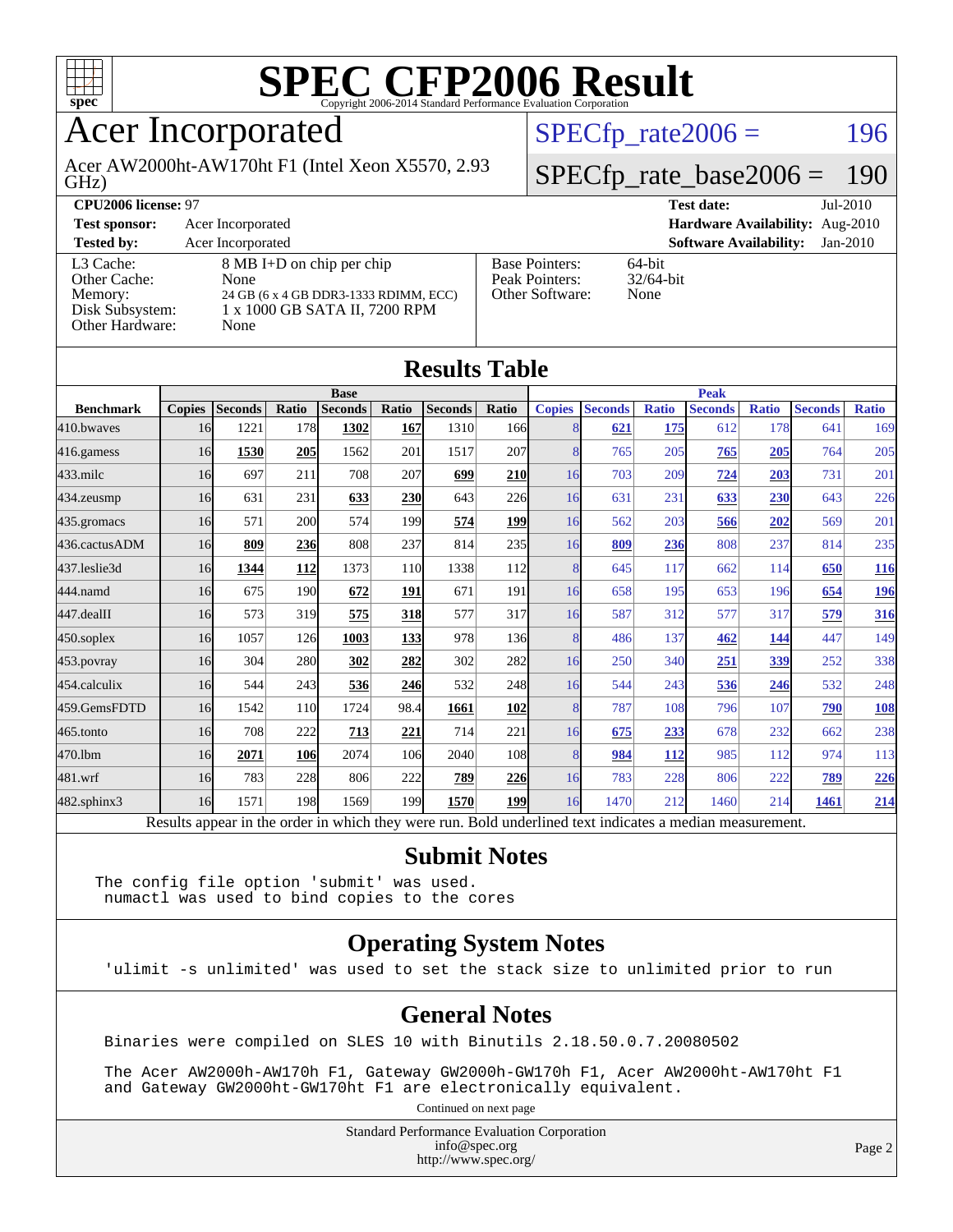

#### Acer Incorporated

GHz) Acer AW2000ht-AW170ht F1 (Intel Xeon X5570, 2.93  $SPECTp_rate2006 = 196$ 

[SPECfp\\_rate\\_base2006 =](http://www.spec.org/auto/cpu2006/Docs/result-fields.html#SPECfpratebase2006) 190

**[CPU2006 license:](http://www.spec.org/auto/cpu2006/Docs/result-fields.html#CPU2006license)** 97 **[Test date:](http://www.spec.org/auto/cpu2006/Docs/result-fields.html#Testdate)** Jul-2010

**[Test sponsor:](http://www.spec.org/auto/cpu2006/Docs/result-fields.html#Testsponsor)** Acer Incorporated **[Hardware Availability:](http://www.spec.org/auto/cpu2006/Docs/result-fields.html#HardwareAvailability)** Aug-2010

**[Tested by:](http://www.spec.org/auto/cpu2006/Docs/result-fields.html#Testedby)** Acer Incorporated **[Software Availability:](http://www.spec.org/auto/cpu2006/Docs/result-fields.html#SoftwareAvailability)** Jan-2010

#### **[General Notes \(Continued\)](http://www.spec.org/auto/cpu2006/Docs/result-fields.html#GeneralNotes)**

This result was measured on Gateway GW2000ht-GW170ht F1.

#### **[Base Compiler Invocation](http://www.spec.org/auto/cpu2006/Docs/result-fields.html#BaseCompilerInvocation)**

[C benchmarks](http://www.spec.org/auto/cpu2006/Docs/result-fields.html#Cbenchmarks):  $\text{icc}$   $-\text{m64}$ 

[C++ benchmarks:](http://www.spec.org/auto/cpu2006/Docs/result-fields.html#CXXbenchmarks) [icpc -m64](http://www.spec.org/cpu2006/results/res2010q3/cpu2006-20100802-12815.flags.html#user_CXXbase_intel_icpc_64bit_bedb90c1146cab66620883ef4f41a67e)

[Fortran benchmarks](http://www.spec.org/auto/cpu2006/Docs/result-fields.html#Fortranbenchmarks): [ifort -m64](http://www.spec.org/cpu2006/results/res2010q3/cpu2006-20100802-12815.flags.html#user_FCbase_intel_ifort_64bit_ee9d0fb25645d0210d97eb0527dcc06e)

[Benchmarks using both Fortran and C](http://www.spec.org/auto/cpu2006/Docs/result-fields.html#BenchmarksusingbothFortranandC): [icc -m64](http://www.spec.org/cpu2006/results/res2010q3/cpu2006-20100802-12815.flags.html#user_CC_FCbase_intel_icc_64bit_0b7121f5ab7cfabee23d88897260401c) [ifort -m64](http://www.spec.org/cpu2006/results/res2010q3/cpu2006-20100802-12815.flags.html#user_CC_FCbase_intel_ifort_64bit_ee9d0fb25645d0210d97eb0527dcc06e)

410.bwaves: [-DSPEC\\_CPU\\_LP64](http://www.spec.org/cpu2006/results/res2010q3/cpu2006-20100802-12815.flags.html#suite_basePORTABILITY410_bwaves_DSPEC_CPU_LP64)

#### **[Base Portability Flags](http://www.spec.org/auto/cpu2006/Docs/result-fields.html#BasePortabilityFlags)**

| 410.0Waves: -DSPEC CPU LP64                                    |  |
|----------------------------------------------------------------|--|
| 416.gamess: -DSPEC_CPU_LP64                                    |  |
| 433.milc: -DSPEC CPU LP64                                      |  |
| 434.zeusmp: -DSPEC_CPU_LP64                                    |  |
| 435.gromacs: -DSPEC_CPU_LP64 -nofor_main                       |  |
| 436.cactusADM: - DSPEC CPU LP64 - nofor main                   |  |
| 437.leslie3d: -DSPEC CPU LP64                                  |  |
| 444.namd: -DSPEC CPU LP64                                      |  |
| 447.dealII: -DSPEC CPU LP64                                    |  |
| 450.soplex: -DSPEC_CPU_LP64                                    |  |
| 453.povray: -DSPEC_CPU_LP64                                    |  |
| 454.calculix: -DSPEC CPU LP64 -nofor main                      |  |
| 459. GemsFDTD: - DSPEC CPU LP64                                |  |
| 465.tonto: -DSPEC CPU LP64                                     |  |
| 470.1bm: - DSPEC CPU LP64                                      |  |
| 481.wrf: -DSPEC CPU LP64 -DSPEC CPU CASE FLAG -DSPEC CPU LINUX |  |
| 482.sphinx3: -DSPEC CPU LP64                                   |  |
|                                                                |  |

#### **[Base Optimization Flags](http://www.spec.org/auto/cpu2006/Docs/result-fields.html#BaseOptimizationFlags)**

[C benchmarks](http://www.spec.org/auto/cpu2006/Docs/result-fields.html#Cbenchmarks): [-xSSE4.2](http://www.spec.org/cpu2006/results/res2010q3/cpu2006-20100802-12815.flags.html#user_CCbase_f-xSSE42_f91528193cf0b216347adb8b939d4107) [-ipo](http://www.spec.org/cpu2006/results/res2010q3/cpu2006-20100802-12815.flags.html#user_CCbase_f-ipo) [-O3](http://www.spec.org/cpu2006/results/res2010q3/cpu2006-20100802-12815.flags.html#user_CCbase_f-O3) [-no-prec-div](http://www.spec.org/cpu2006/results/res2010q3/cpu2006-20100802-12815.flags.html#user_CCbase_f-no-prec-div) [-static](http://www.spec.org/cpu2006/results/res2010q3/cpu2006-20100802-12815.flags.html#user_CCbase_f-static) [C++ benchmarks:](http://www.spec.org/auto/cpu2006/Docs/result-fields.html#CXXbenchmarks) [-xSSE4.2](http://www.spec.org/cpu2006/results/res2010q3/cpu2006-20100802-12815.flags.html#user_CXXbase_f-xSSE42_f91528193cf0b216347adb8b939d4107) [-ipo](http://www.spec.org/cpu2006/results/res2010q3/cpu2006-20100802-12815.flags.html#user_CXXbase_f-ipo) [-O3](http://www.spec.org/cpu2006/results/res2010q3/cpu2006-20100802-12815.flags.html#user_CXXbase_f-O3) [-no-prec-div](http://www.spec.org/cpu2006/results/res2010q3/cpu2006-20100802-12815.flags.html#user_CXXbase_f-no-prec-div) [-static](http://www.spec.org/cpu2006/results/res2010q3/cpu2006-20100802-12815.flags.html#user_CXXbase_f-static)

[Fortran benchmarks](http://www.spec.org/auto/cpu2006/Docs/result-fields.html#Fortranbenchmarks): [-xSSE4.2](http://www.spec.org/cpu2006/results/res2010q3/cpu2006-20100802-12815.flags.html#user_FCbase_f-xSSE42_f91528193cf0b216347adb8b939d4107) [-ipo](http://www.spec.org/cpu2006/results/res2010q3/cpu2006-20100802-12815.flags.html#user_FCbase_f-ipo) [-O3](http://www.spec.org/cpu2006/results/res2010q3/cpu2006-20100802-12815.flags.html#user_FCbase_f-O3) [-no-prec-div](http://www.spec.org/cpu2006/results/res2010q3/cpu2006-20100802-12815.flags.html#user_FCbase_f-no-prec-div) [-static](http://www.spec.org/cpu2006/results/res2010q3/cpu2006-20100802-12815.flags.html#user_FCbase_f-static)

Continued on next page

Standard Performance Evaluation Corporation [info@spec.org](mailto:info@spec.org) <http://www.spec.org/>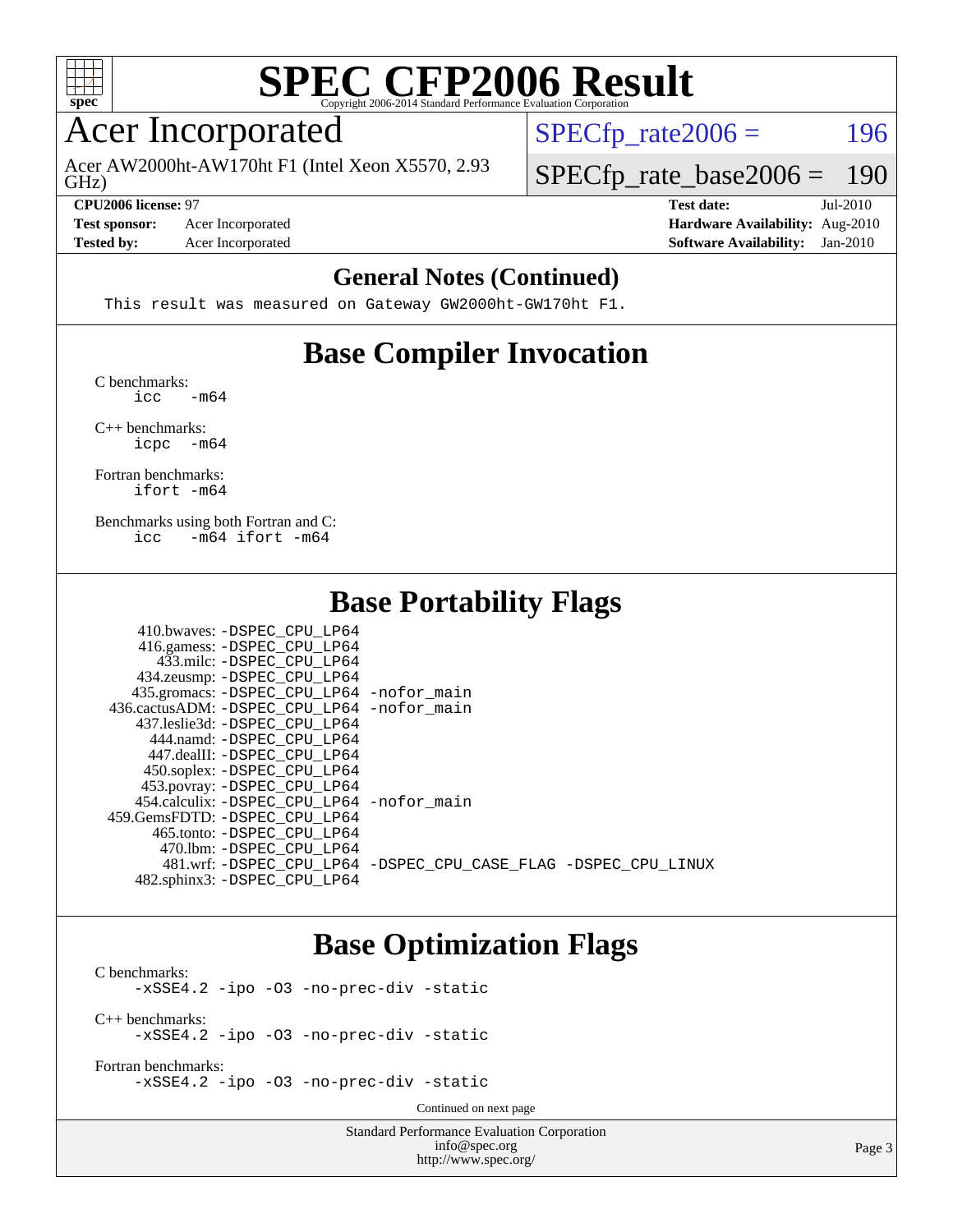

Acer Incorporated

GHz) Acer AW2000ht-AW170ht F1 (Intel Xeon X5570, 2.93  $SPECTp\_rate2006 = 196$ 

[SPECfp\\_rate\\_base2006 =](http://www.spec.org/auto/cpu2006/Docs/result-fields.html#SPECfpratebase2006) 190

**[Test sponsor:](http://www.spec.org/auto/cpu2006/Docs/result-fields.html#Testsponsor)** Acer Incorporated **[Hardware Availability:](http://www.spec.org/auto/cpu2006/Docs/result-fields.html#HardwareAvailability)** Aug-2010

**[CPU2006 license:](http://www.spec.org/auto/cpu2006/Docs/result-fields.html#CPU2006license)** 97 **[Test date:](http://www.spec.org/auto/cpu2006/Docs/result-fields.html#Testdate)** Jul-2010 **[Tested by:](http://www.spec.org/auto/cpu2006/Docs/result-fields.html#Testedby)** Acer Incorporated **[Software Availability:](http://www.spec.org/auto/cpu2006/Docs/result-fields.html#SoftwareAvailability)** Jan-2010

## **[Base Optimization Flags \(Continued\)](http://www.spec.org/auto/cpu2006/Docs/result-fields.html#BaseOptimizationFlags)**

[Benchmarks using both Fortran and C](http://www.spec.org/auto/cpu2006/Docs/result-fields.html#BenchmarksusingbothFortranandC):

[-xSSE4.2](http://www.spec.org/cpu2006/results/res2010q3/cpu2006-20100802-12815.flags.html#user_CC_FCbase_f-xSSE42_f91528193cf0b216347adb8b939d4107) [-ipo](http://www.spec.org/cpu2006/results/res2010q3/cpu2006-20100802-12815.flags.html#user_CC_FCbase_f-ipo) [-O3](http://www.spec.org/cpu2006/results/res2010q3/cpu2006-20100802-12815.flags.html#user_CC_FCbase_f-O3) [-no-prec-div](http://www.spec.org/cpu2006/results/res2010q3/cpu2006-20100802-12815.flags.html#user_CC_FCbase_f-no-prec-div) [-static](http://www.spec.org/cpu2006/results/res2010q3/cpu2006-20100802-12815.flags.html#user_CC_FCbase_f-static)

### **[Peak Compiler Invocation](http://www.spec.org/auto/cpu2006/Docs/result-fields.html#PeakCompilerInvocation)**

[C benchmarks \(except as noted below\)](http://www.spec.org/auto/cpu2006/Docs/result-fields.html#Cbenchmarksexceptasnotedbelow):<br> $\frac{1}{\text{CC}}$  -m64  $-m64$ 

482.sphinx3: [icc -m32](http://www.spec.org/cpu2006/results/res2010q3/cpu2006-20100802-12815.flags.html#user_peakCCLD482_sphinx3_intel_icc_32bit_a6a621f8d50482236b970c6ac5f55f93)

[C++ benchmarks \(except as noted below\):](http://www.spec.org/auto/cpu2006/Docs/result-fields.html#CXXbenchmarksexceptasnotedbelow) [icpc -m64](http://www.spec.org/cpu2006/results/res2010q3/cpu2006-20100802-12815.flags.html#user_CXXpeak_intel_icpc_64bit_bedb90c1146cab66620883ef4f41a67e)

450.soplex: [icpc -m32](http://www.spec.org/cpu2006/results/res2010q3/cpu2006-20100802-12815.flags.html#user_peakCXXLD450_soplex_intel_icpc_32bit_4e5a5ef1a53fd332b3c49e69c3330699)

[Fortran benchmarks](http://www.spec.org/auto/cpu2006/Docs/result-fields.html#Fortranbenchmarks): [ifort -m64](http://www.spec.org/cpu2006/results/res2010q3/cpu2006-20100802-12815.flags.html#user_FCpeak_intel_ifort_64bit_ee9d0fb25645d0210d97eb0527dcc06e)

[Benchmarks using both Fortran and C](http://www.spec.org/auto/cpu2006/Docs/result-fields.html#BenchmarksusingbothFortranandC): [icc -m64](http://www.spec.org/cpu2006/results/res2010q3/cpu2006-20100802-12815.flags.html#user_CC_FCpeak_intel_icc_64bit_0b7121f5ab7cfabee23d88897260401c) [ifort -m64](http://www.spec.org/cpu2006/results/res2010q3/cpu2006-20100802-12815.flags.html#user_CC_FCpeak_intel_ifort_64bit_ee9d0fb25645d0210d97eb0527dcc06e)

### **[Peak Portability Flags](http://www.spec.org/auto/cpu2006/Docs/result-fields.html#PeakPortabilityFlags)**

 410.bwaves: [-DSPEC\\_CPU\\_LP64](http://www.spec.org/cpu2006/results/res2010q3/cpu2006-20100802-12815.flags.html#suite_peakPORTABILITY410_bwaves_DSPEC_CPU_LP64) 416.gamess: [-DSPEC\\_CPU\\_LP64](http://www.spec.org/cpu2006/results/res2010q3/cpu2006-20100802-12815.flags.html#suite_peakPORTABILITY416_gamess_DSPEC_CPU_LP64) 433.milc: [-DSPEC\\_CPU\\_LP64](http://www.spec.org/cpu2006/results/res2010q3/cpu2006-20100802-12815.flags.html#suite_peakPORTABILITY433_milc_DSPEC_CPU_LP64) 434.zeusmp: [-DSPEC\\_CPU\\_LP64](http://www.spec.org/cpu2006/results/res2010q3/cpu2006-20100802-12815.flags.html#suite_peakPORTABILITY434_zeusmp_DSPEC_CPU_LP64) 435.gromacs: [-DSPEC\\_CPU\\_LP64](http://www.spec.org/cpu2006/results/res2010q3/cpu2006-20100802-12815.flags.html#suite_peakPORTABILITY435_gromacs_DSPEC_CPU_LP64) [-nofor\\_main](http://www.spec.org/cpu2006/results/res2010q3/cpu2006-20100802-12815.flags.html#user_peakLDPORTABILITY435_gromacs_f-nofor_main) 436.cactusADM: [-DSPEC\\_CPU\\_LP64](http://www.spec.org/cpu2006/results/res2010q3/cpu2006-20100802-12815.flags.html#suite_peakPORTABILITY436_cactusADM_DSPEC_CPU_LP64) [-nofor\\_main](http://www.spec.org/cpu2006/results/res2010q3/cpu2006-20100802-12815.flags.html#user_peakLDPORTABILITY436_cactusADM_f-nofor_main) 437.leslie3d: [-DSPEC\\_CPU\\_LP64](http://www.spec.org/cpu2006/results/res2010q3/cpu2006-20100802-12815.flags.html#suite_peakPORTABILITY437_leslie3d_DSPEC_CPU_LP64) 444.namd: [-DSPEC\\_CPU\\_LP64](http://www.spec.org/cpu2006/results/res2010q3/cpu2006-20100802-12815.flags.html#suite_peakPORTABILITY444_namd_DSPEC_CPU_LP64) 447.dealII: [-DSPEC\\_CPU\\_LP64](http://www.spec.org/cpu2006/results/res2010q3/cpu2006-20100802-12815.flags.html#suite_peakPORTABILITY447_dealII_DSPEC_CPU_LP64) 453.povray: [-DSPEC\\_CPU\\_LP64](http://www.spec.org/cpu2006/results/res2010q3/cpu2006-20100802-12815.flags.html#suite_peakPORTABILITY453_povray_DSPEC_CPU_LP64) 454.calculix: [-DSPEC\\_CPU\\_LP64](http://www.spec.org/cpu2006/results/res2010q3/cpu2006-20100802-12815.flags.html#suite_peakPORTABILITY454_calculix_DSPEC_CPU_LP64) [-nofor\\_main](http://www.spec.org/cpu2006/results/res2010q3/cpu2006-20100802-12815.flags.html#user_peakLDPORTABILITY454_calculix_f-nofor_main) 459.GemsFDTD: [-DSPEC\\_CPU\\_LP64](http://www.spec.org/cpu2006/results/res2010q3/cpu2006-20100802-12815.flags.html#suite_peakPORTABILITY459_GemsFDTD_DSPEC_CPU_LP64) 465.tonto: [-DSPEC\\_CPU\\_LP64](http://www.spec.org/cpu2006/results/res2010q3/cpu2006-20100802-12815.flags.html#suite_peakPORTABILITY465_tonto_DSPEC_CPU_LP64) 470.lbm: [-DSPEC\\_CPU\\_LP64](http://www.spec.org/cpu2006/results/res2010q3/cpu2006-20100802-12815.flags.html#suite_peakPORTABILITY470_lbm_DSPEC_CPU_LP64) 481.wrf: [-DSPEC\\_CPU\\_LP64](http://www.spec.org/cpu2006/results/res2010q3/cpu2006-20100802-12815.flags.html#suite_peakPORTABILITY481_wrf_DSPEC_CPU_LP64) [-DSPEC\\_CPU\\_CASE\\_FLAG](http://www.spec.org/cpu2006/results/res2010q3/cpu2006-20100802-12815.flags.html#b481.wrf_peakCPORTABILITY_DSPEC_CPU_CASE_FLAG) [-DSPEC\\_CPU\\_LINUX](http://www.spec.org/cpu2006/results/res2010q3/cpu2006-20100802-12815.flags.html#b481.wrf_peakCPORTABILITY_DSPEC_CPU_LINUX)

### **[Peak Optimization Flags](http://www.spec.org/auto/cpu2006/Docs/result-fields.html#PeakOptimizationFlags)**

[C benchmarks](http://www.spec.org/auto/cpu2006/Docs/result-fields.html#Cbenchmarks):

Continued on next page

Standard Performance Evaluation Corporation [info@spec.org](mailto:info@spec.org) <http://www.spec.org/>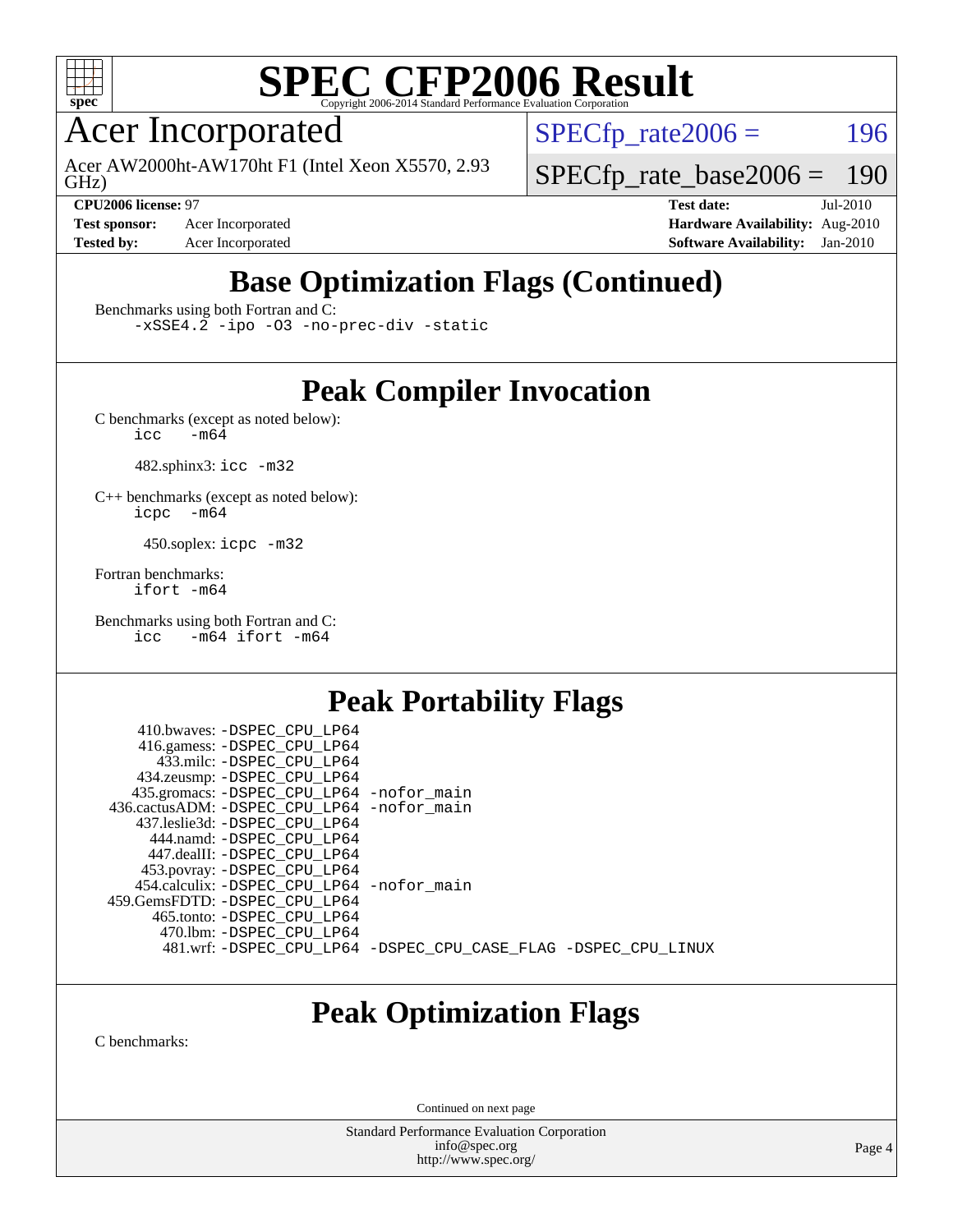

Acer Incorporated

GHz) Acer AW2000ht-AW170ht F1 (Intel Xeon X5570, 2.93  $SPECTp_rate2006 = 196$ 

[SPECfp\\_rate\\_base2006 =](http://www.spec.org/auto/cpu2006/Docs/result-fields.html#SPECfpratebase2006) 190

**[Tested by:](http://www.spec.org/auto/cpu2006/Docs/result-fields.html#Testedby)** Acer Incorporated **[Software Availability:](http://www.spec.org/auto/cpu2006/Docs/result-fields.html#SoftwareAvailability)** Jan-2010

**[CPU2006 license:](http://www.spec.org/auto/cpu2006/Docs/result-fields.html#CPU2006license)** 97 **[Test date:](http://www.spec.org/auto/cpu2006/Docs/result-fields.html#Testdate)** Jul-2010 **[Test sponsor:](http://www.spec.org/auto/cpu2006/Docs/result-fields.html#Testsponsor)** Acer Incorporated **[Hardware Availability:](http://www.spec.org/auto/cpu2006/Docs/result-fields.html#HardwareAvailability)** Aug-2010

### **[Peak Optimization Flags \(Continued\)](http://www.spec.org/auto/cpu2006/Docs/result-fields.html#PeakOptimizationFlags)**

|                                      | $433 \text{.}$ milc: $-xSSE4$ . $2(pass 2)$ -prof-gen $(pass 1)$ -ipo $(pass 2)$ -03 $(pass 2)$<br>$-no-prec-div(pass 2) -static(pass 2) -prof-use(pass 2)$<br>-fno-alias -opt-prefetch                                                      |  |  |  |
|--------------------------------------|----------------------------------------------------------------------------------------------------------------------------------------------------------------------------------------------------------------------------------------------|--|--|--|
|                                      | $470.$ Ibm: $-xSSE4$ . $2(pass 2)$ $-prof-gen(pass 1)$ $-ipo(pass 2)$ $-03(pass 2)$<br>-no-prec-div(pass 2) -static(pass 2) -prof-use(pass 2)<br>-opt-malloc-options=3 -ansi-alias -auto-ilp32                                               |  |  |  |
|                                      | 482.sphinx3:-xSSE4.2 -ipo -03 -no-prec-div -static -unroll2                                                                                                                                                                                  |  |  |  |
| $C++$ benchmarks:                    |                                                                                                                                                                                                                                              |  |  |  |
|                                      | $444$ .namd: $-xSSE4$ . $2(pass 2)$ -prof-gen(pass 1) -ipo(pass 2) -03(pass 2)<br>-no-prec-div(pass 2) -static(pass 2) -prof-use(pass 2)<br>-fno-alias -auto-ilp32                                                                           |  |  |  |
|                                      | 447.dealII: -xSSE4.2(pass 2) -prof-gen(pass 1) -ipo(pass 2) -03(pass 2)<br>-no-prec-div(pass 2) -static(pass 2) -prof-use(pass 2)<br>-unroll2 -ansi-alias -scalar-rep-                                                                       |  |  |  |
|                                      | $450.\text{soplex: } -x\text{SSE4}.2(\text{pass 2}) - \text{prof-gen}(\text{pass 1}) - \text{ipo}(\text{pass 2}) - 03(\text{pass 2})$<br>$-no\text{-prec-div}(pass 2)$ $-static(pass 2)$ $-prot\text{-use}(pass 2)$<br>-opt-malloc-options=3 |  |  |  |
|                                      | $453.$ povray: $-xSSE4.2(pass 2)$ -prof-gen(pass 1) -ipo(pass 2) -03(pass 2)<br>$-no\text{-prec-div}(pass 2)$ $-static(pass 2)$ $-prot\text{-use}(pass 2)$<br>-unroll4 -ansi-alias                                                           |  |  |  |
| Fortran benchmarks:                  |                                                                                                                                                                                                                                              |  |  |  |
|                                      | 410.bwaves: -xSSE4.2 -ipo -03 -no-prec-div -static -opt-prefetch                                                                                                                                                                             |  |  |  |
|                                      | 416.gamess: $-xSSE4$ . 2(pass 2) $-prof-gen(pass 1) -ipo(pass 2) -03(pass 2)$<br>$-no\text{-prec-div}(pass 2)$ $-static(pass 2)$ $-prot\text{-use}(pass 2)$<br>-unroll2 - Ob0 -ansi-alias -scalar-rep-                                       |  |  |  |
| $434$ .zeusmp: basepeak = yes        |                                                                                                                                                                                                                                              |  |  |  |
|                                      | 437.leslie3d: -xSSE4.2 -ipo -03 -no-prec-div -static                                                                                                                                                                                         |  |  |  |
|                                      | 459.GemsFDTD: -xSSE4.2(pass 2) -prof-gen(pass 1) -ipo(pass 2) -03(pass 2)<br>$-no-prec-div(pass 2) -static(pass 2) -prof-use(pass 2)$<br>-unroll2 -Ob0                                                                                       |  |  |  |
|                                      | 465.tonto: -xSSE4.2(pass 2) -prof-gen(pass 1) -ipo(pass 2) -03(pass 2)<br>-no-prec-div(pass 2) -static(pass 2) -prof-use(pass 2)<br>-unroll4 -auto -inline-calloc -opt-malloc-options=3                                                      |  |  |  |
| Benchmarks using both Fortran and C: |                                                                                                                                                                                                                                              |  |  |  |
| Continued on next page               |                                                                                                                                                                                                                                              |  |  |  |
|                                      |                                                                                                                                                                                                                                              |  |  |  |